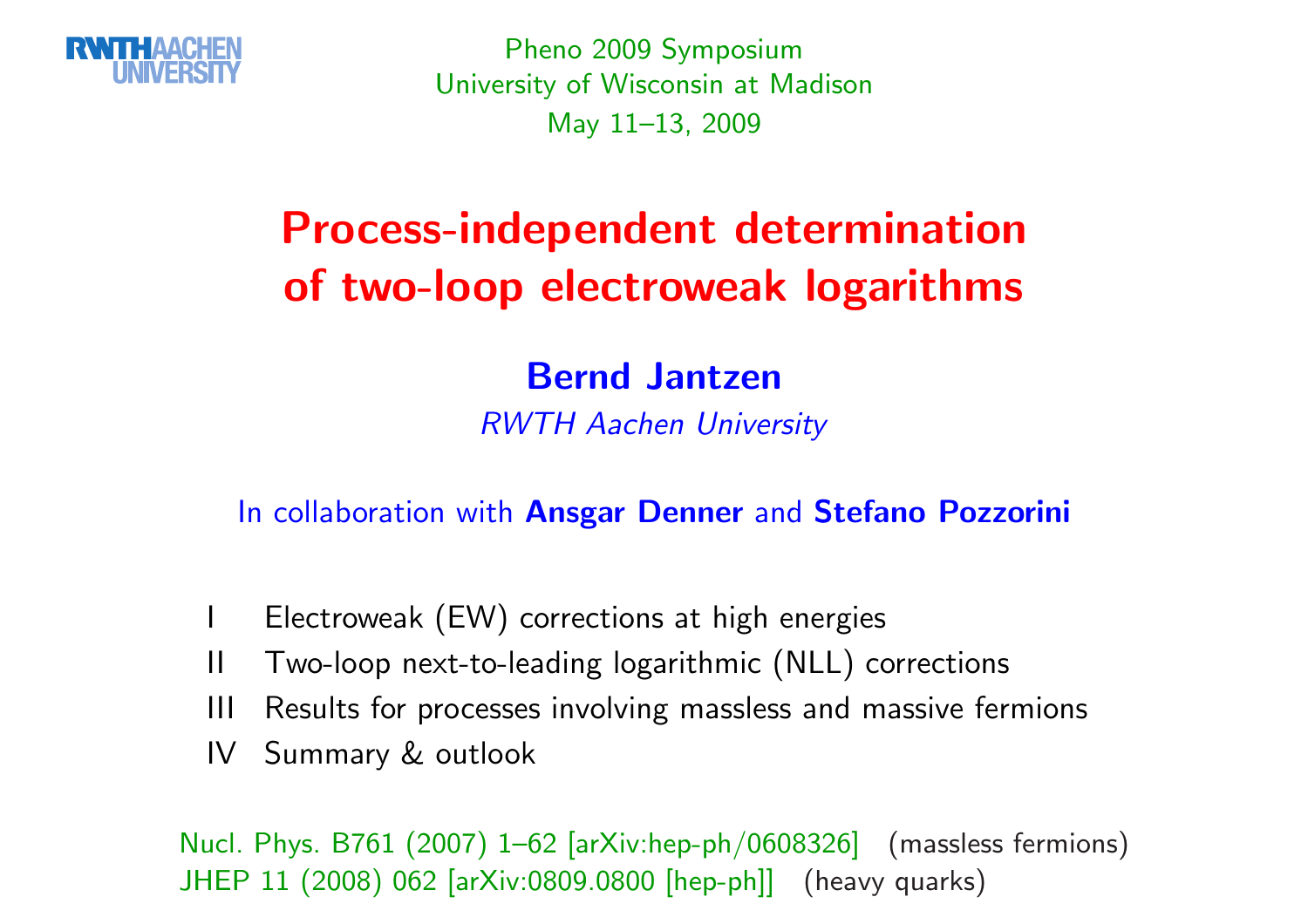## **Electroweak corrections at high energies**

### Precision collider physics

Precision measurements at colliders and theoretical predictions with electroweak (EW)  $+$  QCD corrections enable us to test the Standard Model at various energy scales:

- $\bullet\,$  up to now (LEP, Tevatron) at energy scales  $\lesssim M_{\rm W,Z}$
- upcoming colliders (LHC, ILC/CLIC)  $\rightarrow$  reach TeV regime
	- $\hookrightarrow$  new energy domain  $\sqrt{s} \gg M_{\rm W}$  becomes accessible!

# EW radiative corrections at high energies  $\sqrt{s} \gg M_{\rm W}$   $\rightarrow$  orbanced by large Sudakey logarithms.

 $\Rightarrow$  enhanced by large  $\mathsf{S}$ udakov logarithms

per loop: 
$$
\ln^2 \left( \frac{s}{M_W^2} \right) \sim 25
$$
 at  $\sqrt{s} \sim 1$  TeV

 $\hookrightarrow$  corrections rise with energy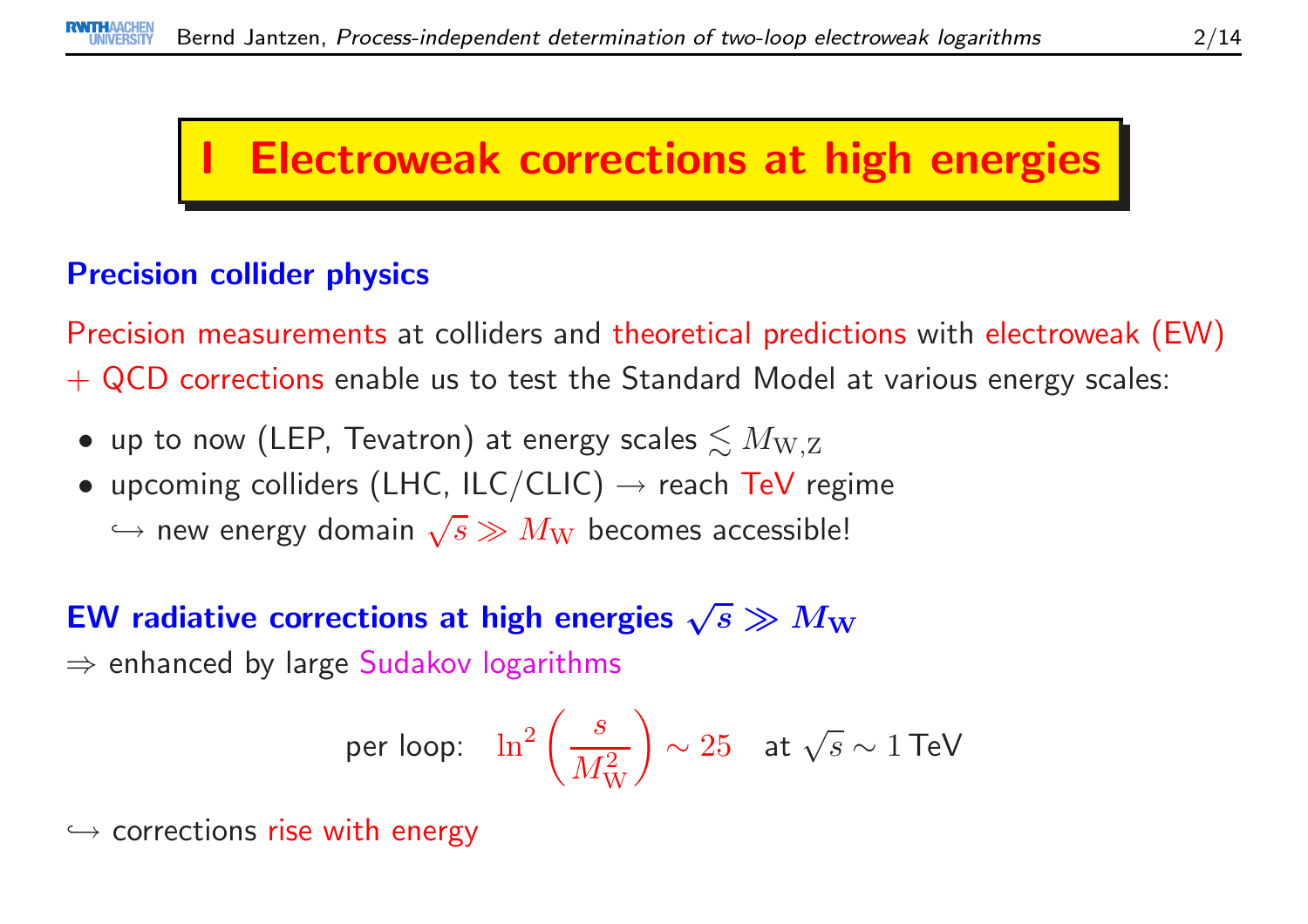### Origin of large EW logs

- mass singularities: real or virtual emission of soft/collinear gauge bosons from external particles
- remnants from UV singularities

#### Massless gauge bosons

real emission of soft/collinear photons/gluons cannot be detected separately  $\hookrightarrow$  mass singularities cancel between real  $\&$  virtual corrections (KLN theorem)

#### Massive gauge bosons

real emission of  $W$ 's,  $Z$ 's can (in principle) be detected separately  $\hookrightarrow$  exclusive observables (only virtual corrections): large logs remain present,  $\hookrightarrow$  inclusive electralistics. Plash, Newlais electronical concelled  $\hookrightarrow$  inclusive observables: Bloch–Nordsieck violations  $\rightsquigarrow$  only partial cancellation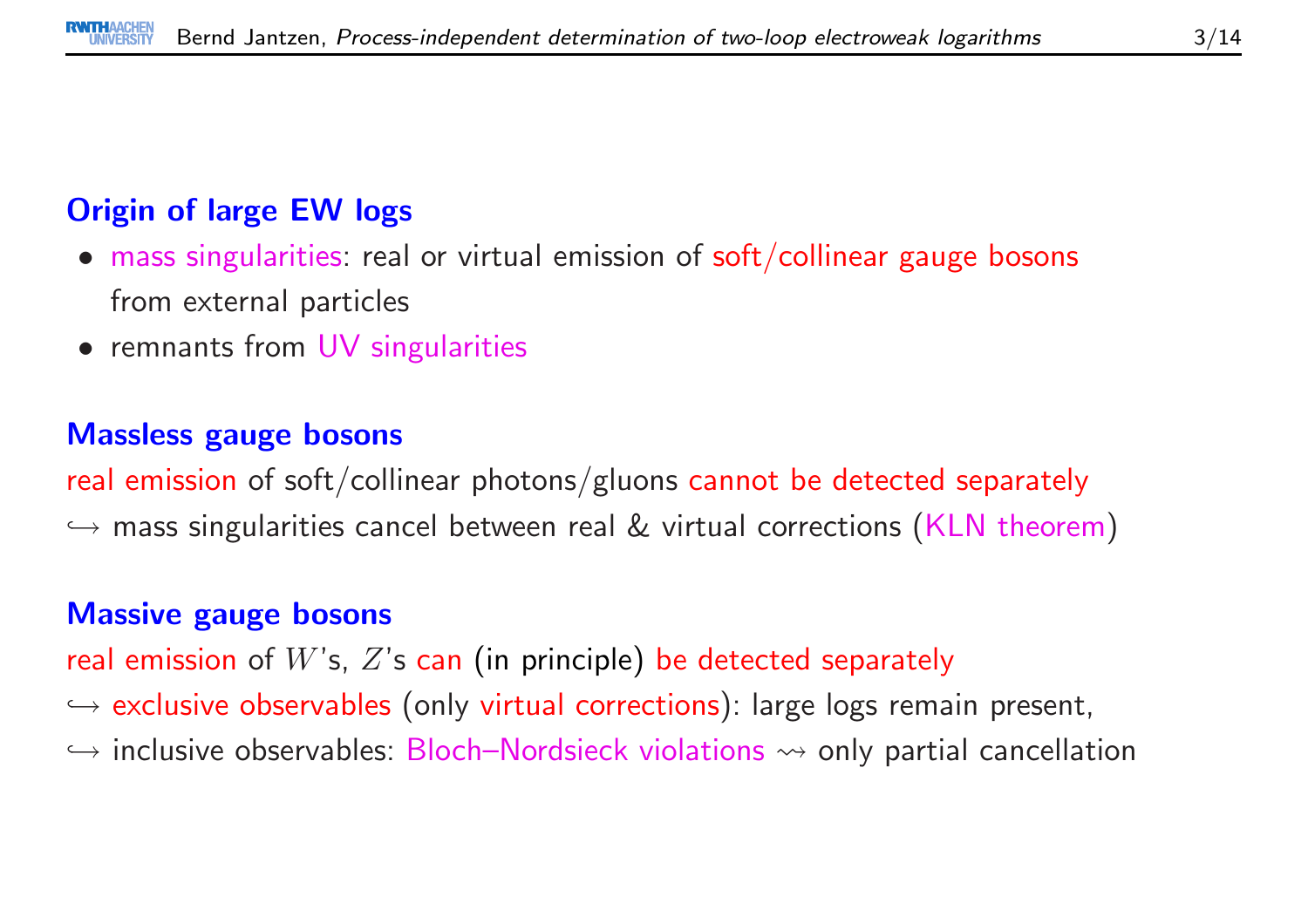### Virtual EW 1-/2-loop corrections at the LHCDrell—Yan  $pp \to \mu^+ \mu^-$ : (electro)weak 1-loop & 2-loop corrections



 $\Rightarrow$  2-loop effects  $\sim \mathcal{O}(\%)$ cf. Les Houches 2007 report, arXiv:0803.0678 [hep-ph]

[Real emission of invisibly decaying  $W$ 's $/Z$ 's missing  $\rightarrow$  partially cancels virtual corrections!]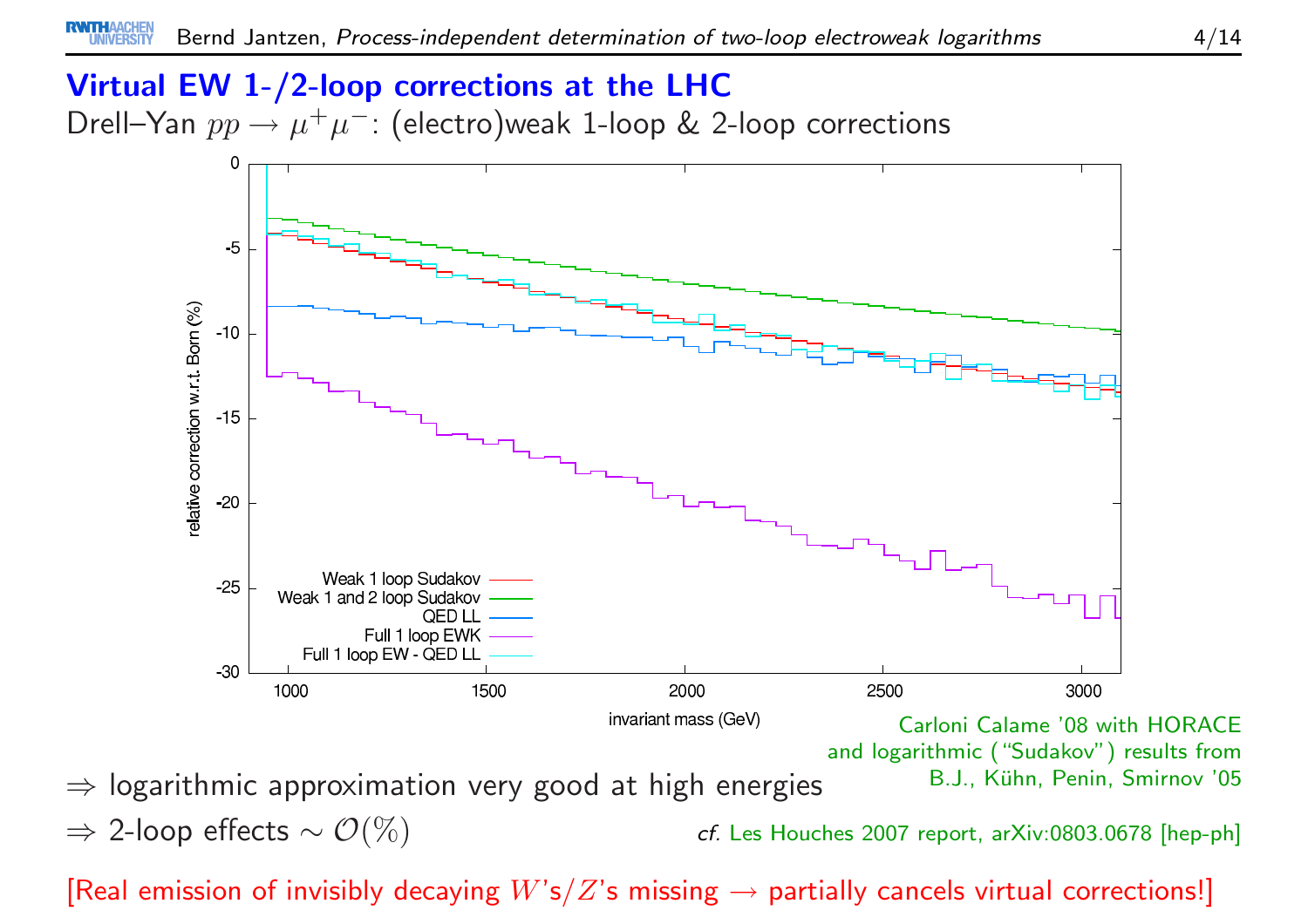### Existing virtual EW 2-loop corrections

 $\mathsf{LL} =$  leading logarithmic  $(\ln^4$  at 2 loops),  $\mathsf{NLL} =$  next-to-leading-logarithmic  $(\ln^3)$ ,  $\dots$ 

Resummation of 1-loop results using evolution equations:



 $+$   $\mathsf{N}^2\mathsf{LL}$  for  $e^+\,e^-\rightarrow W^+\,W^-\,$  [Kühn, Metzler, Penin '07]

 ${\sf Explicit}$  2-loop calculations based on spontaneously broken  $\mathsf{SU}(2){\times}\mathsf{U}(1)$ ,  $M_\mathrm{Z}\neq M_\mathrm{W}$ :

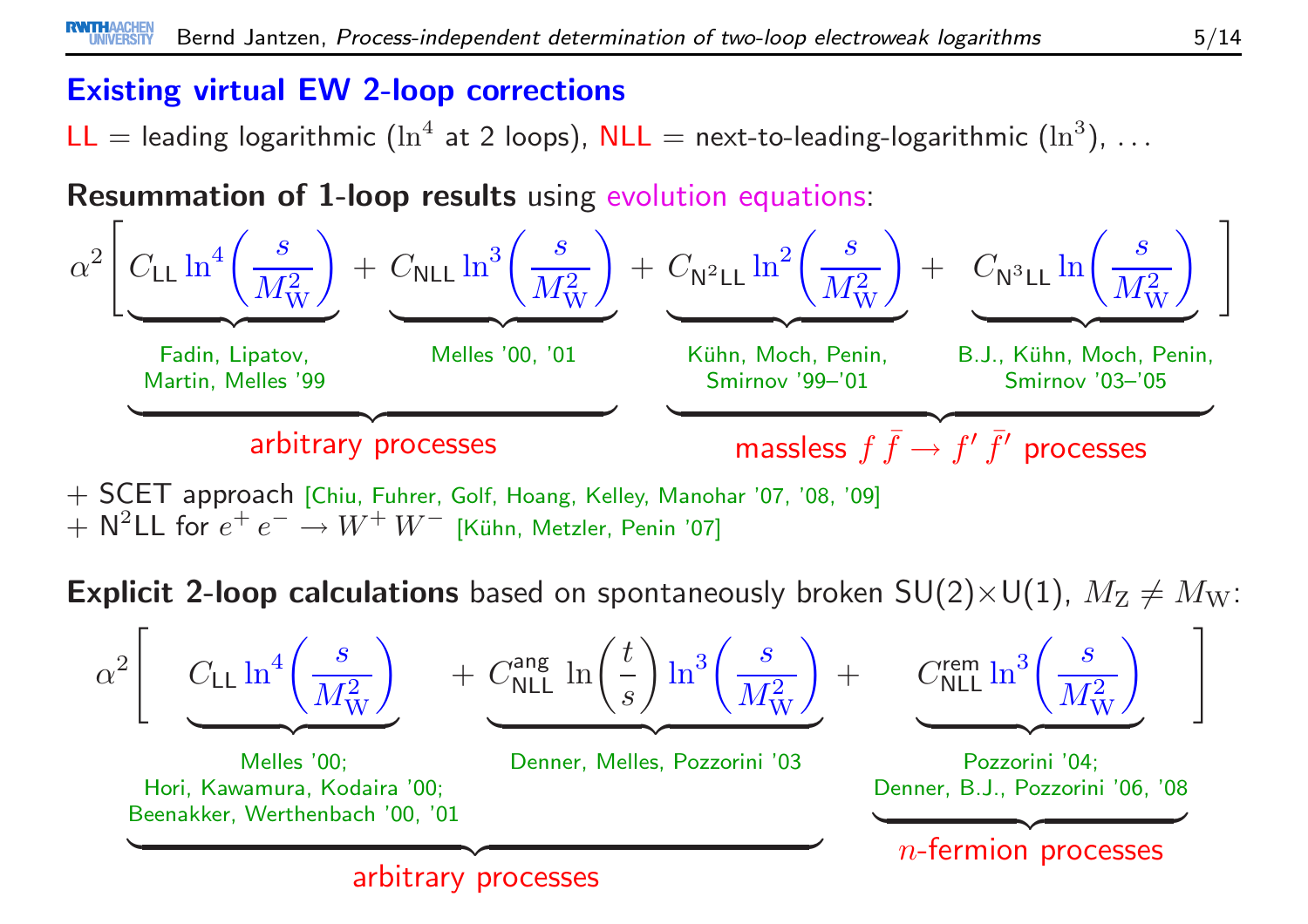## II Two-loop next-to-leading logarithmic corrections

Goal: virtual 2-loop EW corrections for arbitrary processes in NLL accuracy Process-independent: separate loop integrals from Born matrix elements  $\hookrightarrow$  already completed: processes involving massless  $\&$  massive external fermions

#### Parameters: $\frac{1}{2}$  [D

- different large kinematical invariants  $r_{ij} = (p_i + p_j)^2 \sim Q^2 \gg M_{\rm W}^2$
- different heavy particle masses  $M_{\rm W}^2 \sim M_{\rm Z}^2 \sim m_{\rm t}^2 \sim M_{\rm Higgs}^2$
- •massive top quark, other fermions massless

$$
\Rightarrow \text{logs } L = \ln\left(\frac{Q^2}{M_{\text{W}}^2}\right) \text{ and } \frac{1}{\epsilon} \text{ poles (from massless photons, counted like logs)}
$$

 $1$  loop:  $LL \rightarrow$  $\rightarrow \epsilon^{-2}, L\epsilon^{-1}, L^2, L^3\epsilon, L^4\epsilon^2; \qquad \text{NLL} \rightarrow \epsilon^{-1}, L, L^2\epsilon, L^3\epsilon^2$ 

2 loops:  $LL \rightarrow$  $\rightarrow \epsilon^{-4}, L\epsilon^{-3}, L^2\epsilon^{-2}, L^3\epsilon^{-1}, L^4; \quad \text{NLL} \rightarrow \epsilon^{-3}, L\epsilon^{-2}, L^2\epsilon^{-1}, L^3$ 

⇒⇒ NLL coefficients involve small logs  $\ln\left(\dfrac{-r_{ij}}{Q^2}\right)$  and  $\ln\left(\dfrac{M_\mathrm{Z}^2,m_\mathrm{t}^2}{M_\mathrm{W}^2}\right)$   $[D = 4 - 2\epsilon]$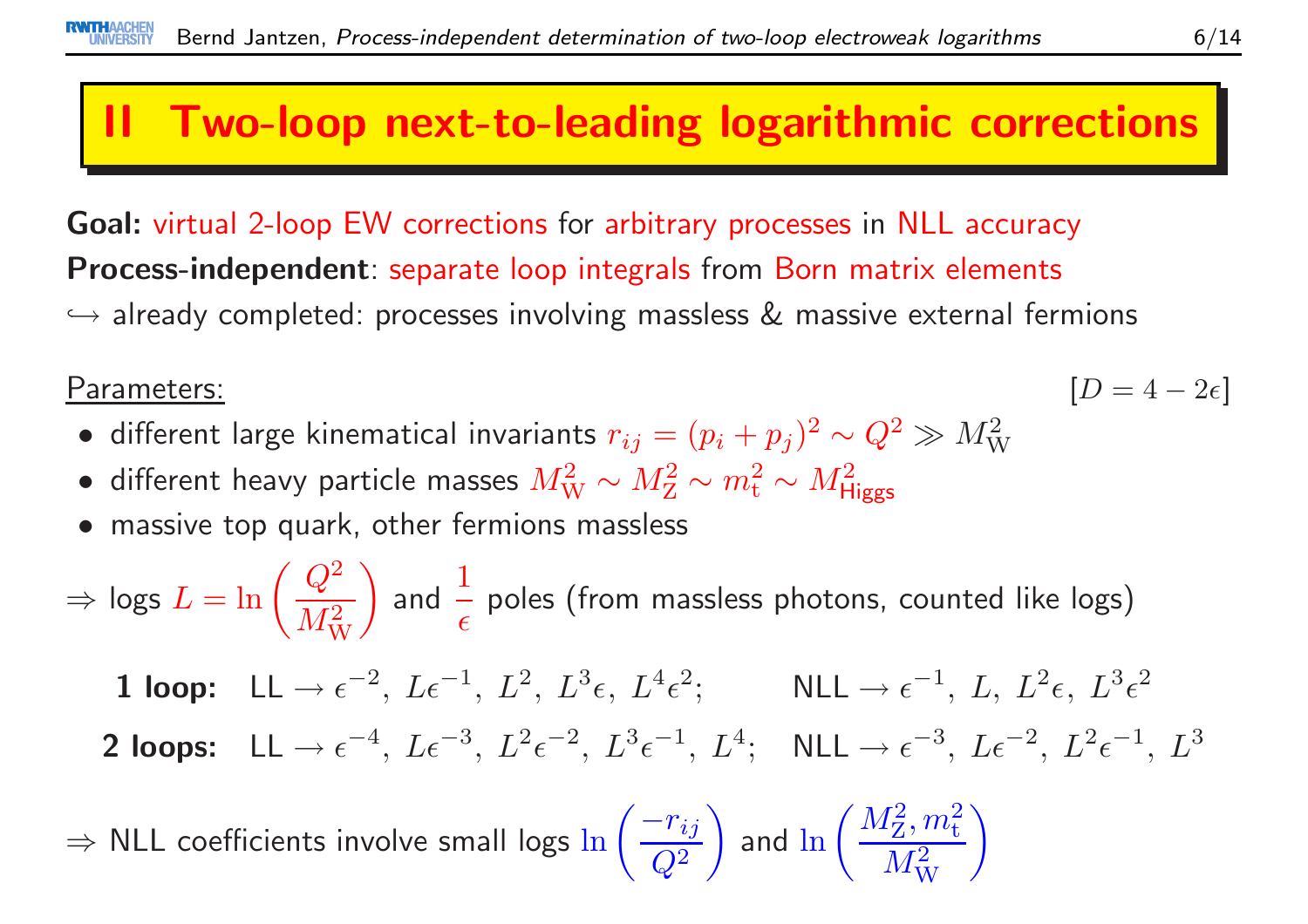### Extraction of NLL contributions

Logs originate from mass singularities when <sup>a</sup> virtual gauge boson  $(\gamma, Z, W^\pm)$  couples to an <mark>on-shell external leg</mark>  $\rightarrow$  single log from collinear region (+ UV logs)

### Isolate factorizable contributions:

gauge boson exchanged between external legs; separate loop integral from Born diagram (F)<br>via soft-collinear approximation via soft–collinear approximation

 $\rightarrow$  double log from soft  $\&$  collinear region

### $p_{\it i}$  $\stackrel{\gamma,Z,W^\pm}{\curvearrowright}$



#### Remaining non-factorizable contributions: collinear Ward identities



The factorizable contributions contain all soft or collinear NLL mass singularities.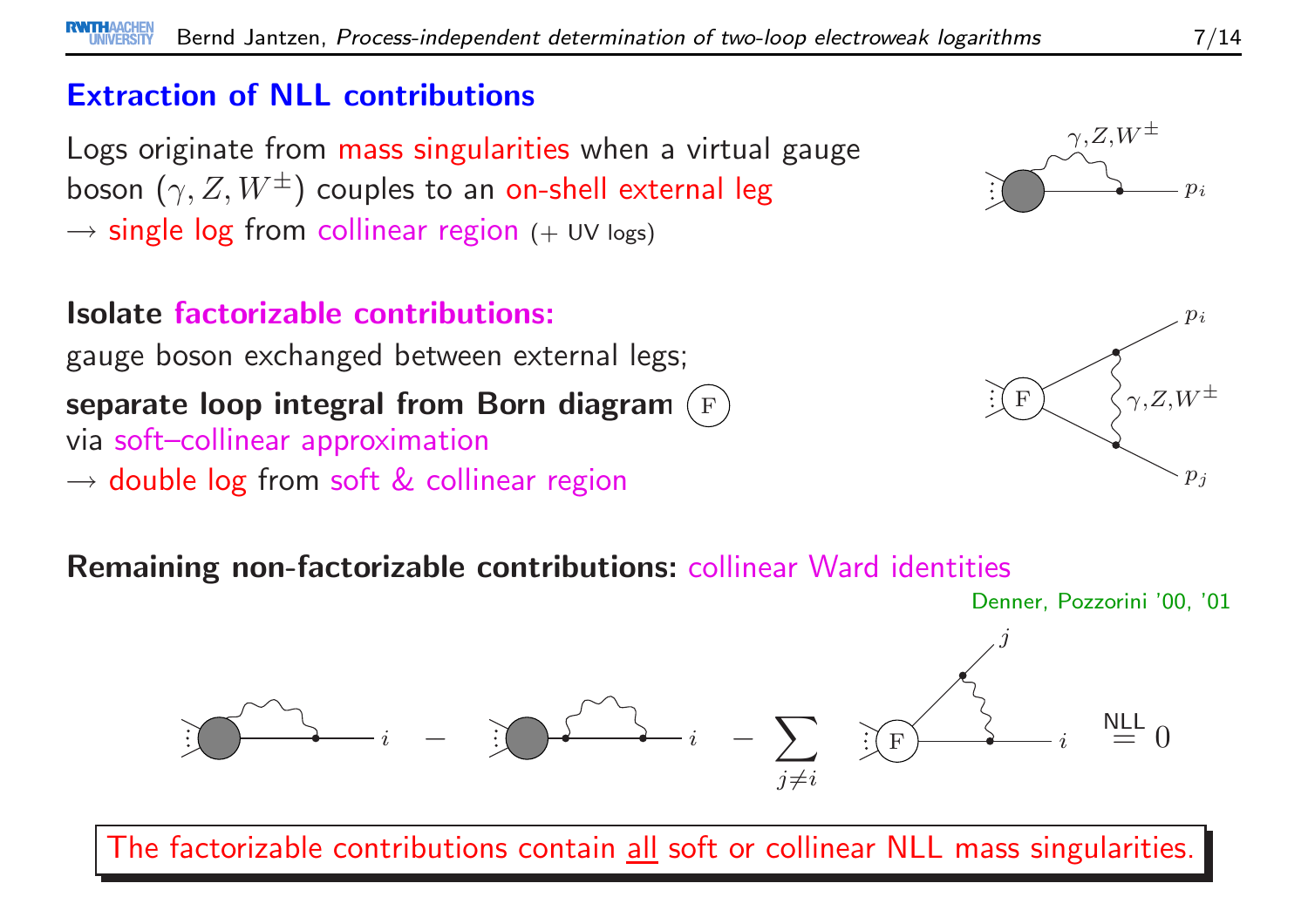### Factorizable contributions at <sup>2</sup> loops:



 $\hookrightarrow$  non-factorizable contributions vanish

**Yukawa couplings** of massive fermions to Higgs & Goldstone bosons  $\hookrightarrow$  only <u>three</u> non-suppressed factorizable diagrams:



⇒ Sum vanishes due to gauge invariance of Yukawa interaction  $\rightarrow$  Yukawa interaction contributes only to wave-function renormalization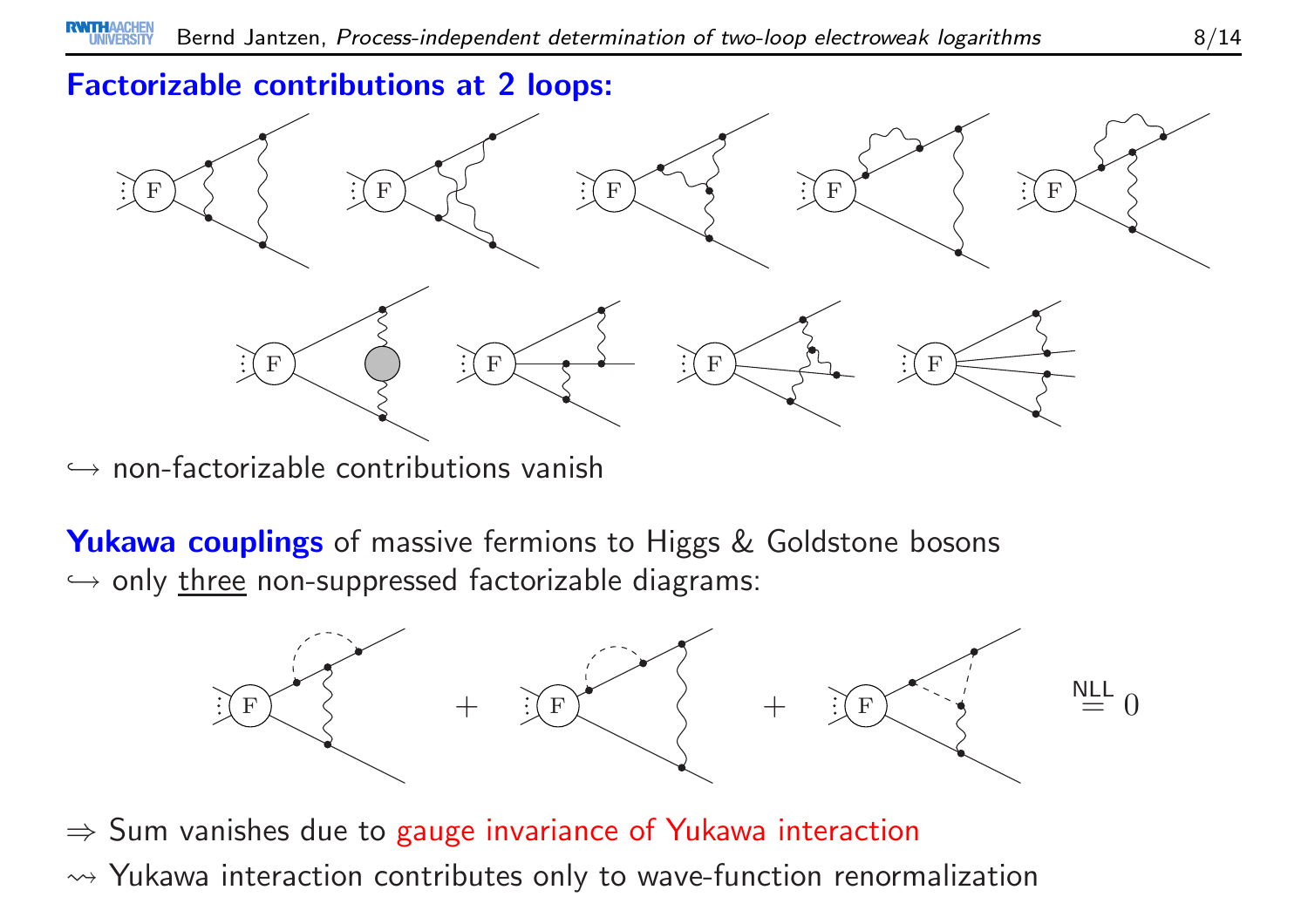### Treatment of ultraviolet (UV) singularities

UV  $1/\epsilon$  poles in subdiagrams with scale  $\mu_{\mathsf{loop}}^2$  & renormalization at scale  $\mu_{\mathsf{R}}^2$ :



Perform **minimal UV subtraction** in UV-singular (sub)diagrams and counterterms:



Advantages:

- no UV NLL terms from hard subdiagrams  $(\mu_{\mathsf{loop}}^2 \sim Q^2)$  $\hookrightarrow$  no UV contributions from internal parts of tree subdiagrams<br>see use of the ellipsex communication (not uslid in UV marineal)
- can use soft–collinear approximation (not valid in UV regime!) also for hard UV-singular subdiagrams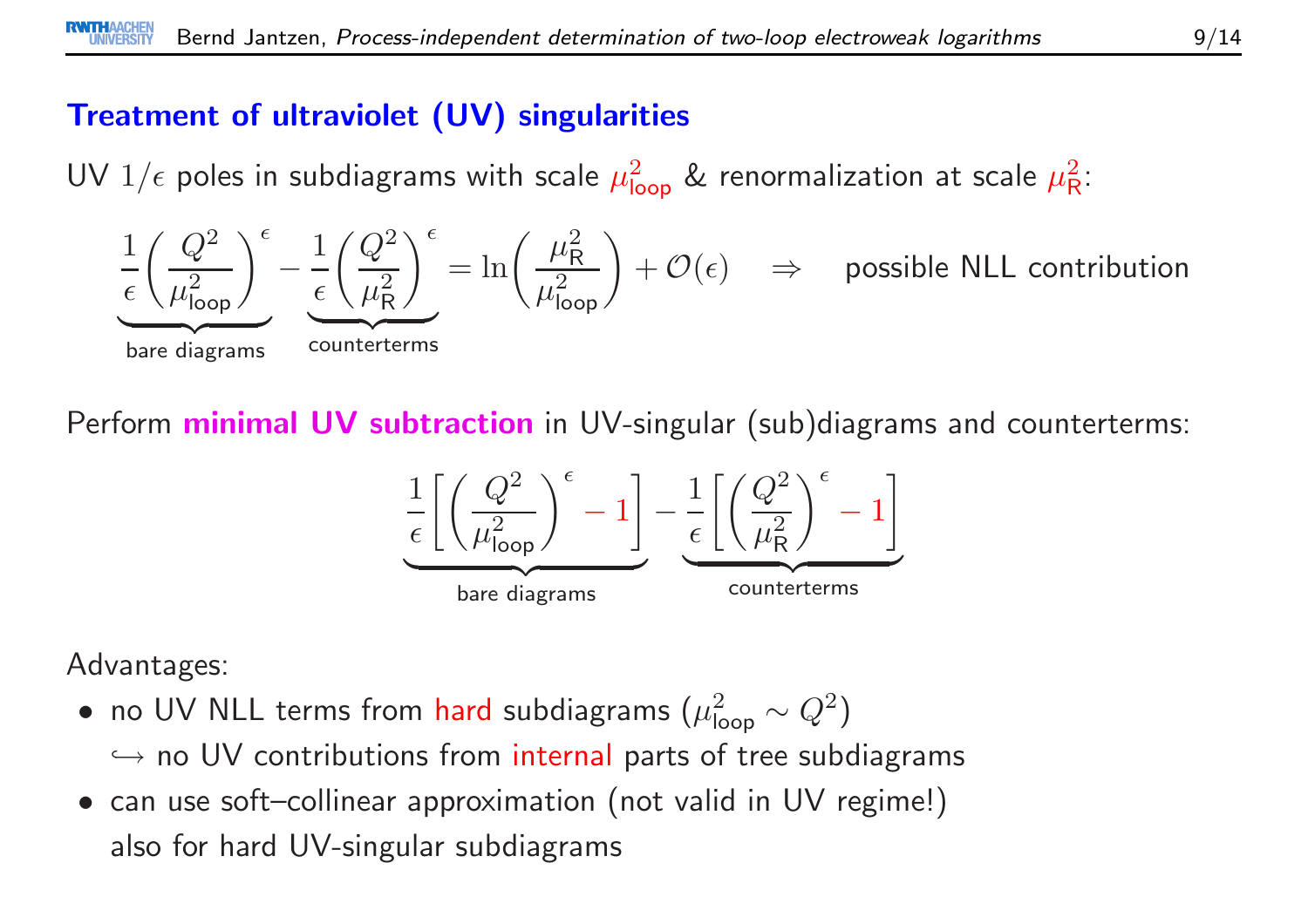### III Results for processes involvingmassless and massive fermions

### Evaluation of factorizable contributions

Loop integrals calculated with two independent methods:

- automatized algorithm based on sector decomposition **Denner, Pozzorini '04**
- combination of expansion by regions & Mellin–Barnes representations

B.J., Smirnov '06 & refs. therein

All relevant combinations of  $\{$  massless  $\}$   $\{$  external  $\}$  fermions evaluated explicitly!

Result for amplitude of fermionic processes  $f_1f_2 \to$  $f_3 \cdots f_n$  in  $\mathcal{O}(\alpha^2)$ 

$$
\mathcal{M} \stackrel{\text{NLL}}{=} \underbrace{\exp(\Delta F^{\text{em}})}_{M_{\gamma} = 0} \times \underbrace{\exp(F^{\text{sew}})}_{M_{\gamma} = M_{\text{Z}} = M_{\text{W}}} \times \underbrace{(1 + \Delta F^{\text{Z}})}_{\text{fornections}} \times \underbrace{\mathcal{M}_{0}}_{\text{Born}}
$$

 $\bullet$  universal result:  $F^{\sf sew},\, \Delta F^{\sf em},\, \Delta F^{\sf Z}$  depend only on external quantum numbers

• $\bullet$  electromagnetic singularities (in  $\Delta F^{\mathsf{em}}$ ) factorized  $\rightarrow$  separable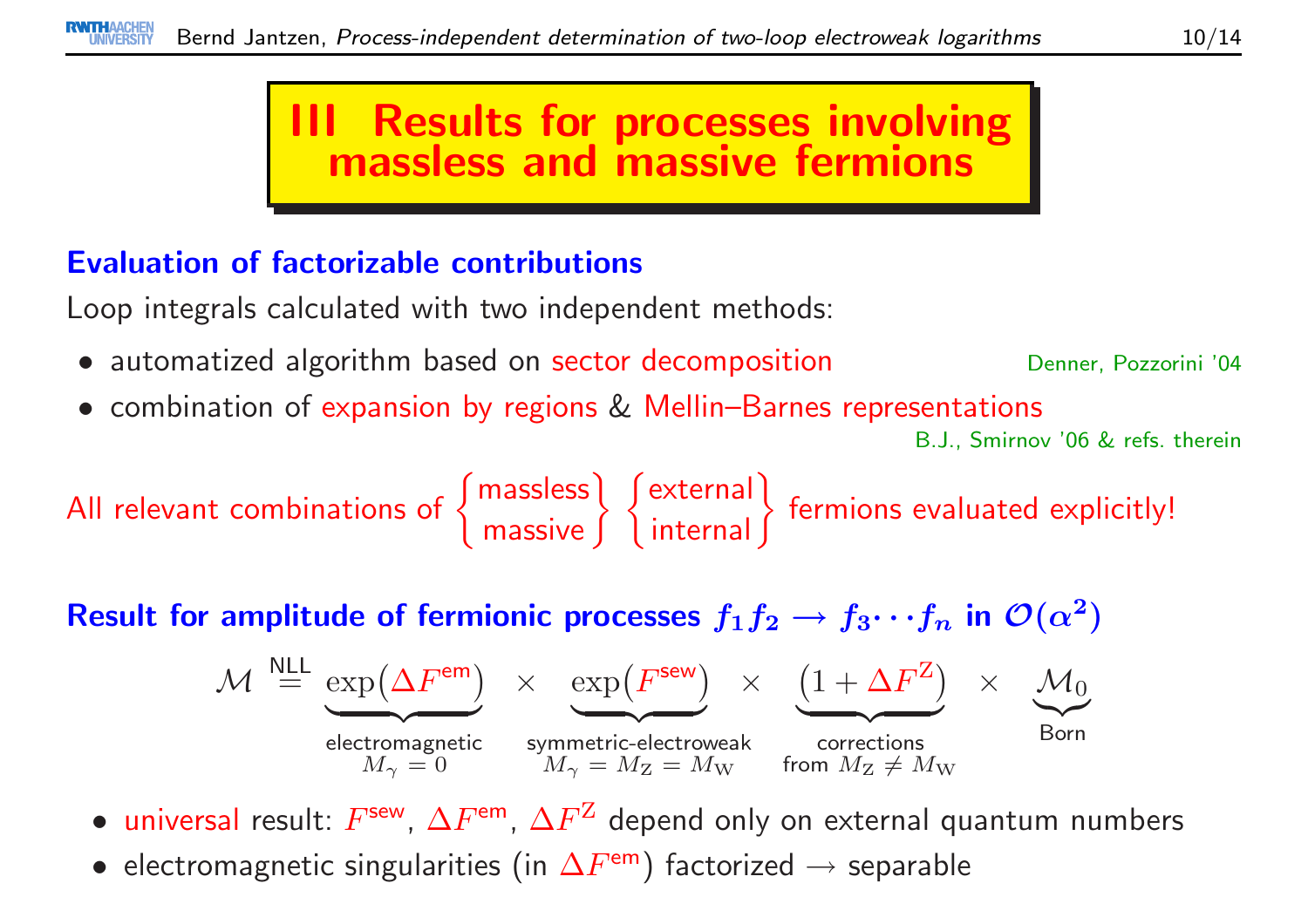$$
\mathcal{M} \stackrel{\text{NLL}}{=} \exp(\Delta F^{\text{em}}) \times \exp(F^{\text{sew}}) \times (1 + \Delta F^Z) \times \mathcal{M}_0
$$

### Symmetric-electroweak terms: independent of fermion masses

$$
F^{\text{sew}} = \frac{1}{2} \sum_{i=1}^{n} \left\{ -\frac{\alpha}{4\pi} \left[ \sum_{j \neq i} \sum_{V=\gamma, Z, W^{\pm}} \overline{I_{i}^{\bar{V}} I_{j}^{\bar{V}}} I_{ij}(\epsilon, M_{\text{W}}) + \overbrace{\frac{z_{i}^{\text{Yuk}} m_{\text{t}}^{2}}{4s_{\text{w}}^{2} M_{\text{W}}^{2}}} \left( L + \frac{1}{2} L^{2} \epsilon + \frac{1}{6} L^{3} \epsilon^{2} + \mathcal{O}(\epsilon^{3}) \right) \right] + \left( \frac{\alpha}{4\pi} \right)^{2} \left[ \frac{b_{1}^{(1)}}{c_{\text{w}}^{2}} \left( \frac{Y_{i}}{2} \right)^{2} + \frac{b_{2}^{(1)}}{s_{\text{w}}^{2}} C_{i}^{\text{w}} \right] J_{ii}(\epsilon, M_{\text{W}}, \mu_{\text{R}}^{2}) \right\},
$$
  

$$
I_{ij}(\epsilon, M_{\text{W}}) \stackrel{\text{NLL}}{=} -L^{2} - \frac{2}{3} L^{3} \epsilon - \frac{1}{4} L^{4} \epsilon^{2} + \left[ 3 - 2 \ln \left( \frac{-r_{ij}}{Q^{2}} \right) \right] \left( L + \frac{1}{2} L^{2} \epsilon + \frac{1}{6} L^{3} \epsilon^{2} \right) + \mathcal{O}(\epsilon^{3}),
$$
  

$$
J_{ij}(\epsilon, M_{\text{W}}, \mu^{2}) = \frac{1}{\epsilon} \left[ I_{ij} (2\epsilon, M_{\text{W}}) - \left( \frac{Q^{2}}{\mu^{2}} \right)^{\epsilon} I_{ij}(\epsilon, M_{\text{W}}) \right]
$$

**Terms from** 
$$
M_{\mathbf{Z}} \neq M_{\mathbf{W}}
$$
:  
\n
$$
\Delta F^{\mathbf{Z}} \stackrel{\text{NLL}}{=} \frac{1}{2} \sum_{i=1}^{n} \frac{\alpha}{4\pi} (I_i^{\mathbf{Z}})^2 \overbrace{\ln\left(\frac{M_{\mathbf{Z}}^2}{M_{\mathbf{W}}^2}\right)}^{=I_{ii}(\epsilon, M_{\mathbf{Z}})} (2L + 2L^2 \epsilon + L^3 \epsilon^2) + \mathcal{O}(\epsilon^3)
$$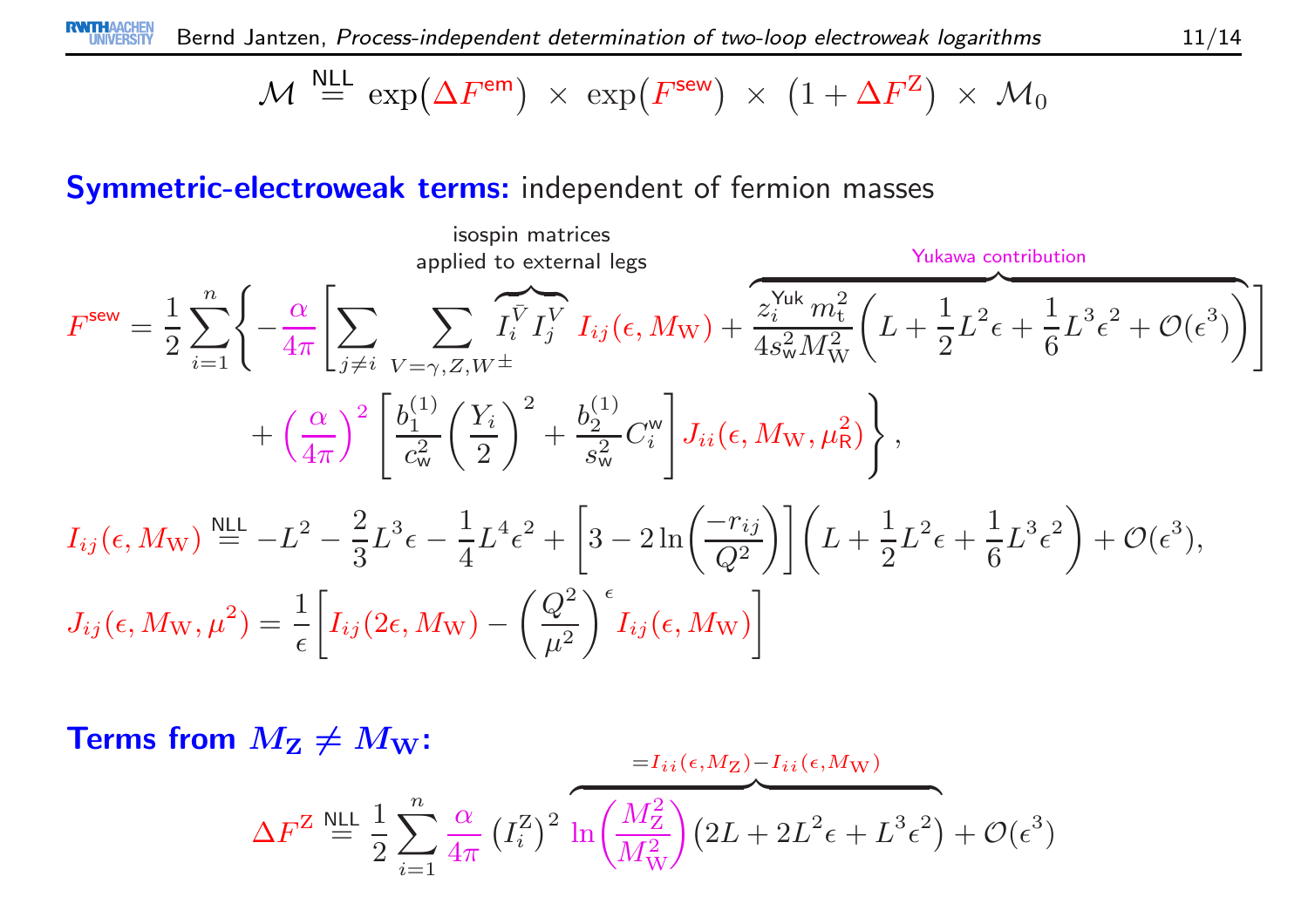$$
\mathcal{M} \stackrel{\text{NLL}}{=} \exp(\Delta F^{\text{em}}) \times \exp(F^{\text{sew}}) \times (1 + \Delta F^Z) \times \mathcal{M}_0
$$

#### Electromagnetic terms:

 $_{\rm R}^2 = M_{\rm W}^2$ 

 $\hookrightarrow$  correspond to (QED with  $M_\gamma=0)$  minus (QED with  $M_\gamma=M_{\mathrm W})$ 

$$
\Delta F^{\text{em}} = \frac{1}{2} \sum_{i=1}^{n} \left\{ -\frac{\alpha}{4\pi} \sum_{j \neq i} Q_i Q_j \left[ I_{ij}(\epsilon, 0) - I_{ij}(\epsilon, M_{\text{W}}) \right] + \left( \frac{\alpha}{4\pi} \right)^2 b_{\text{QED}}^{(1)} Q_i^2 \left[ J_{ii}(\epsilon, 0, M_{\text{W}}^2) - J_{ii}(\epsilon, M_{\text{W}}, M_{\text{W}}^2) \right] \right\},
$$

$$
I_{ij}(\epsilon,0) \stackrel{\text{NLL}}{=} -\left[3 - 2\ln\left(\frac{-r_{ij}}{Q^2}\right)\right] \epsilon^{-1} + \left\{-\delta_{i,0}\,\epsilon^{-2} + \delta_{i,\text{t}} \left[L\epsilon^{-1} + \frac{1}{2}L^2 + \frac{1}{6}L^3\epsilon + \frac{1}{24}L^4\epsilon^2 + \left(\frac{1}{2} - \ln\left(\frac{m_i^2}{M_W^2}\right)\right)\right)\left(\epsilon^{-1} + L + \frac{1}{2}L^2\epsilon + \frac{1}{6}L^3\epsilon^2\right)\right] + (i \to j)\right\} + \mathcal{O}(\epsilon^3),
$$
  

$$
J_{ij}(\epsilon,0,\mu^2) = \frac{1}{\epsilon} \left[I_{ij}(2\epsilon,0) - \left(\frac{Q^2}{\mu^2}\right)^\epsilon I_{ij}(\epsilon,0)\right]
$$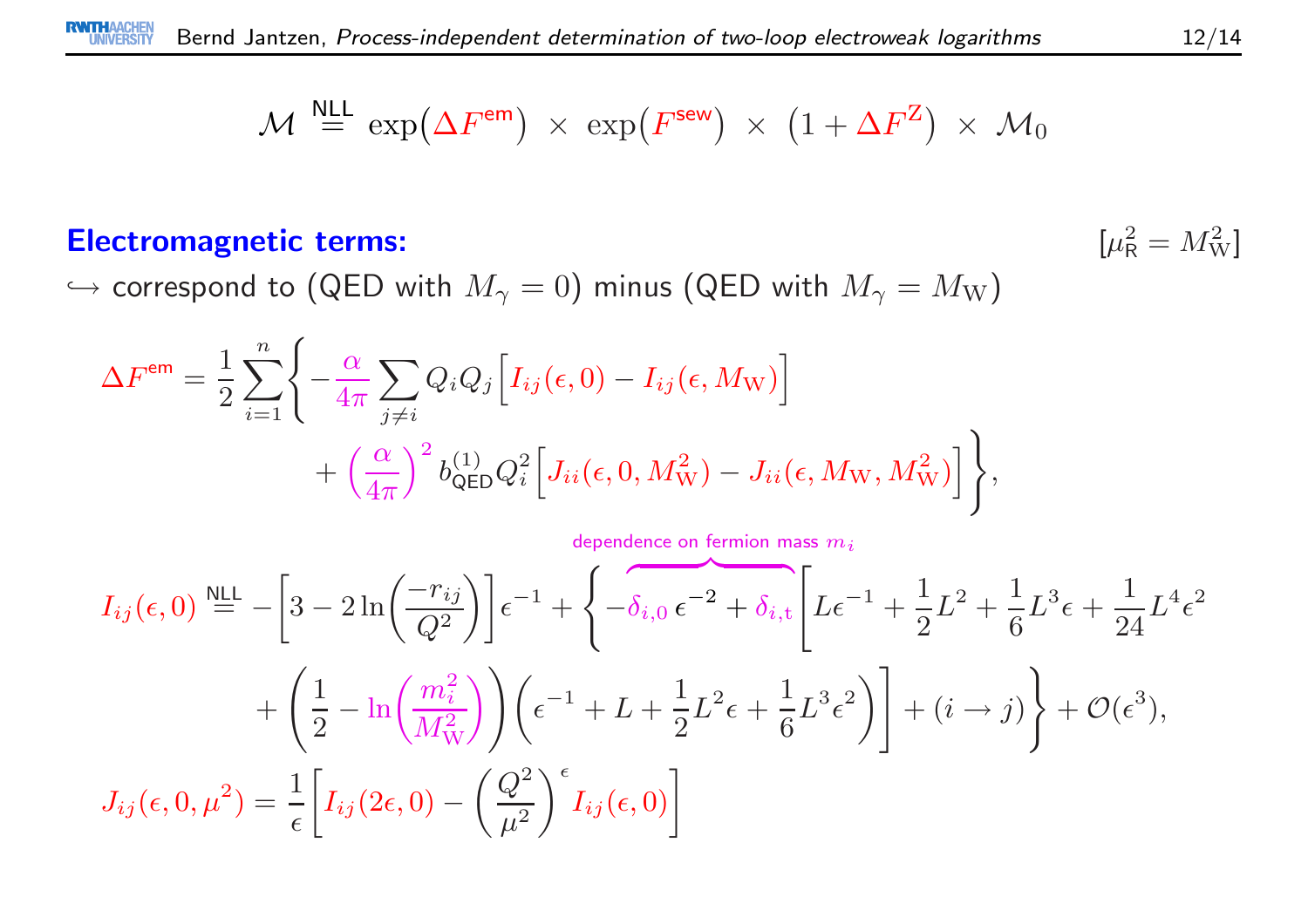### Comparison to existing results

- previous results for form factor and angular-dependent NLLs reproduced and extendedDenner, Melles, Pozzorini '03; Pozzorini '04
- agreement with genera<sup>l</sup> resummation predictions based on evolution equations

Melles '00, '01

Chiu, Golf, Kelley, Manohar '07, '08

• agreement with

### Application to 4-fermion scattering

- $\bullet$ • neutral current  $f \bar{f} \to f' \bar{f}'$ : NLL-agreement with massless-fermion N<sup>3</sup>LL calculation,<br>B.J., Kühn, Penin, Smirnov '05 additional fermion-mass effectsB.J., Kühn, Penin, Smirnov '05
- charged current  $f_1 \bar{f}_2 \rightarrow f_3 \bar{f}_4$ : new NLL result
- also applicable to processes with fermions and gluons, e.g.  $g g \to f \bar{f}$ :  $gluons = legs$  with zero EW quantum numbers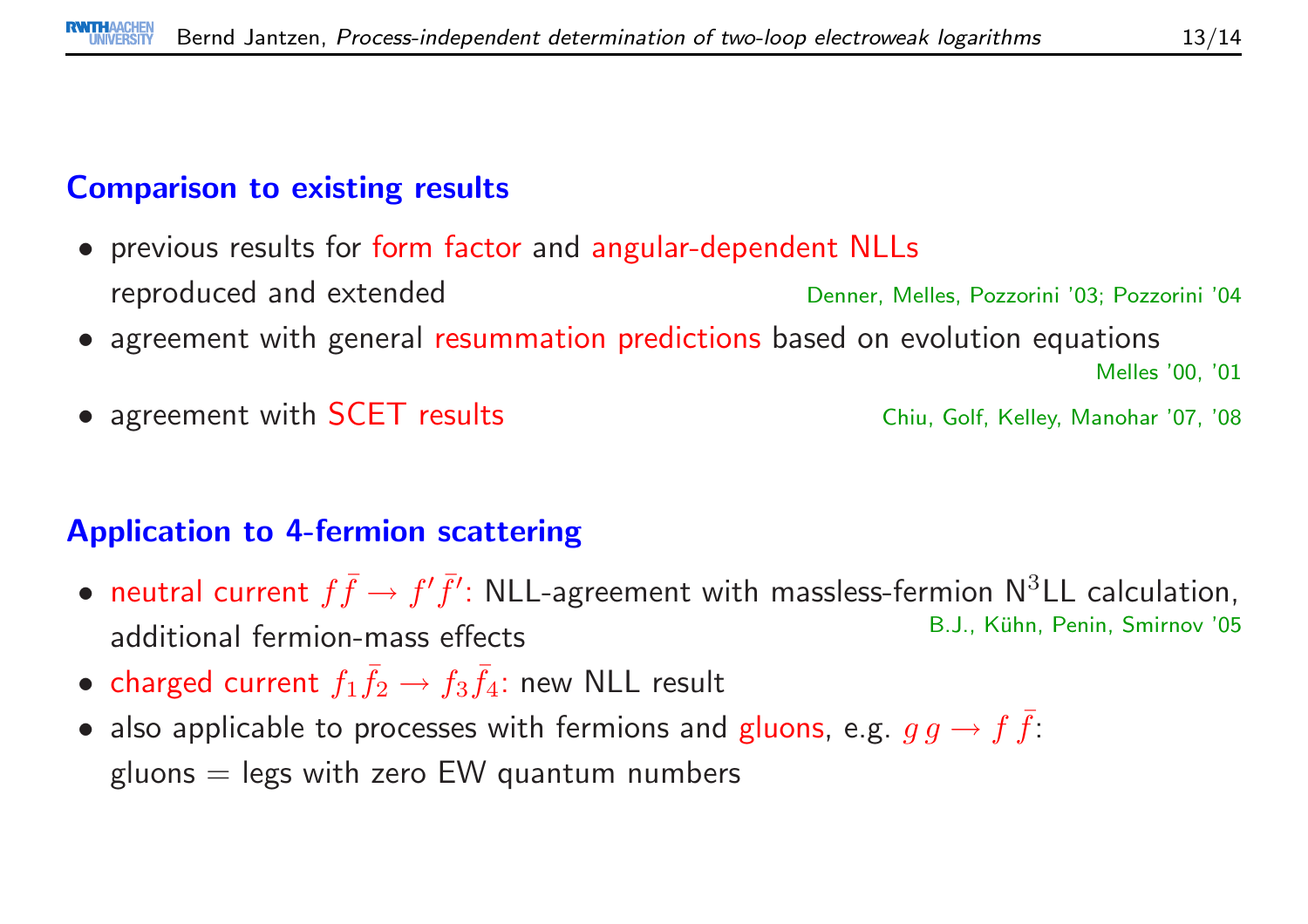#### 14/14

## IV Summary & outlook

**Massless and massive fermionic processes**  $f_1f_2 \rightarrow f_3 \cdots f_n$  (+ gluons)<br>with  $(n+1)^2 \gg M^2$  and different masses  $M^2$  at  $M^2$  at  $M^2$ with  $(p_i+p_j)^2\gg M_{\mathrm{W}}^2$  and different masses  $M_{\mathrm{W}}^2\sim M_{\mathrm{Z}}^2\sim m_{\mathrm{t}}^2\sim M_{\mathrm{Higgs}}^2$ :

- 2-loop EW NLL corrections in  $D=4-2\epsilon$  dimensions
- •loop integrals calculated with two independent methods
- $\bullet$ Yukawa contributions only in wave-function renormalization
- universal correction factors, electromagnetic singularities separable
- process-independent: applicable for  $e^+e^-\to f\bar{f}$ , Drell–Yan,  $gg\to f\bar{f}$ ,  $\ldots$

### Outlook: EW corrections to arbitrary high-energy processes

- process-independent results for all Standard-Model particles possible at <sup>1</sup> loopDenner, Pozzorini '00, '01
- generalize 2-loop method for external gauge & Higgs bosons
- $\bullet\,$  calculate relevant loop integrals  $\leadsto$  many already done for fermions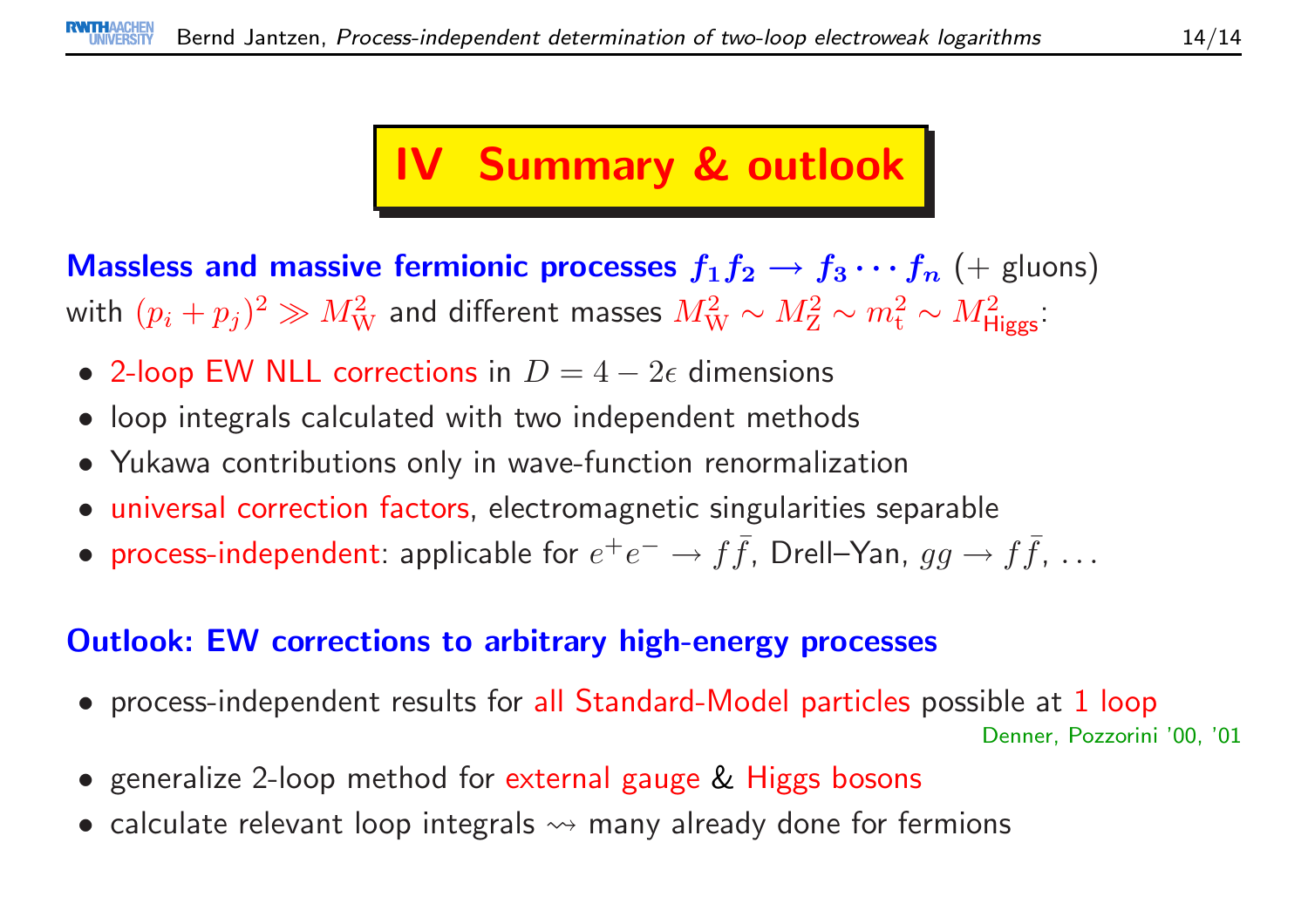